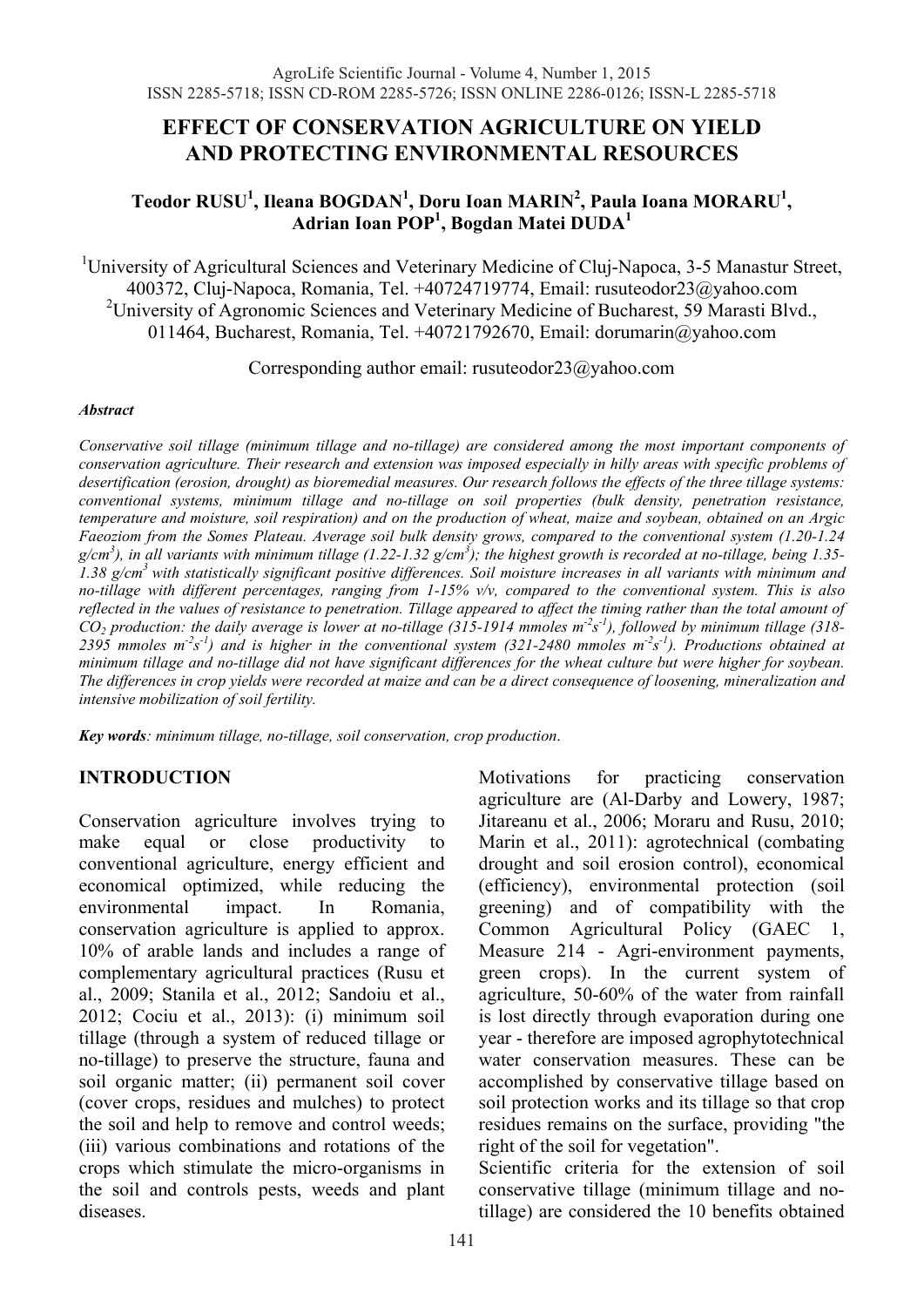through their application (Stefanic et al., 1997; Ulrich et al., 2006; Domuta et al., 2012; Dinca et al., 2013; Wozinak et al., 2014): time with soil tillage is reduced by 2-4 times; fuel consumption per unit area is reduced by 30- 50%; number of agricultural machinery per unit area is lower; soil structure recovers and surface and depth compaction decreases; soil organic matter content increases; soil permeability for water grows and soil overall drainage improves; soil erosion decreases; crop residues left on the soil surface or incorporated at 10-15 cm depth (where biological activity is the greatest) contribute to increased soil fauna and flora; maintains groundwater and surface water quality (nutrients and pesticides applied are no longer washed by erosion, and increased biological activity - associated with soil organic matter - uses and decompose this nutrients and pesticides); maintains air quality by reducing emissions that result from burning fossil fuels (diesel) used by traffic on the land and reducing carbon released into the atmosphere by soil respiration (being fixed by increasing soil organic matter).

Requirements of transition to conservation agriculture system are as follows (Lazureant et al, 2011; Sin, 2013): farmers must make an initial investment in specialized equipment; farmers need thorough training and access to specialized counseling services; compared with the conventional agriculture it is necessary to apply a fundamental change in the approach (difficult separation of plow); normally, there is a need for a transitional period of 5-7 years in order that conservative farming system to equilibrate; productivity may be lower in the early years, and the attack of diseases, pests and weeds higher.

Our research follow the effects of the three tillage systems: conventional systems, minimum tillage and no-tillage on soil properties (bulk density, penetration resistance, temperature and moisture, soil respiration) and on the production of wheat, maize and soybean, obtained on an Argic Faeoziom from the Somesan Plateau.

## **MATERIALS AND METHODS**

The data presented in this paper were obtained on Argic-Stagnic Faeoziom (SRTS, 2003), at

University of Agricultural Sciences and Veterinary Medicine in Cluj-Napoca, within the Research Center for Minimal Systems and Sustainable Agricultural Technologies. The field soil is a class II quality type, having 78 points for arable use. The soil profile is of type: Amp – Am –  $A/Btw - Btw - B/C - Cca$ . The clay content on 0-40 cm depth varies between 42.1 and 45.7%. On 0-20 cm depth, soil has a reaction at the limit neutral - weak acid, with a value of 6.02. The presence of carbonates in the next horizon, the 120-210 cm depth determines an increase of pH value to 7.88. The base saturation degree of 75% frames this soil type in the eumezobasic soils. As for the humus content, the soil is appreciated as good, namely 4.33% in the first 20 cm and 3.27% in the 20- 40 cm depth. The field is with 8% slope, with the ground water level at 10 m depth.

These areas were was our research presents a medium multi annual temperature of  $8.2^{\circ}$ C medium of multi annual rain drowns: 613 mm.

The experimental variants chosen were: A. *Conventional system* (CS): *V1 –* reversible plough  $(22-25 \text{ cm})$  + rotary grape  $(8-10 \text{ cm})$ . B. *Minimum tillage system* (MT):  $V_2$  – paraplow  $(18-22 \text{ cm})$  + rotary grape  $(8-10 \text{ cm})$ ; V<sub>3</sub> – chisel (18-22 cm) + rotary grape (8-10 cm);  $V_4$ – rotary grape (10-12 cm). C. *No-Tillage systems* (NT):  $V_5$  – direct sowing.

The experimental design was a split-plot design with three replications. In one variant the area of a plot was  $300 \text{ m}^2$ . The experimental variants were studied in the 3 years crop rotation: maize (*Zea mays* L.) - soybean (*Glycine hispida* L. Merr.) – autumn wheat (*Triticum aestivum* L.). The analysis and determinations were done according to acting methodology and standards (MESP, 1987; SRTS, 2003).

The biological material was represented by the *LG32* – hybrid maize, *Felix* – of soya-bean and the *Ariesan* – species for the wheat. Except for the soil tillage, all the other technological sequences of sowing, fertilizing, are identical in all the variants. Weed control was supplemented each year for the NT version with herbicide before seeding, using Roundup (glifosat 360 g/l), 4 l/ha.

To quantify the change in soil properties under different tillage practices, determinations were made for each crop in four vegetative stages (spring, 5-6 leaves, bean forming, and harvest).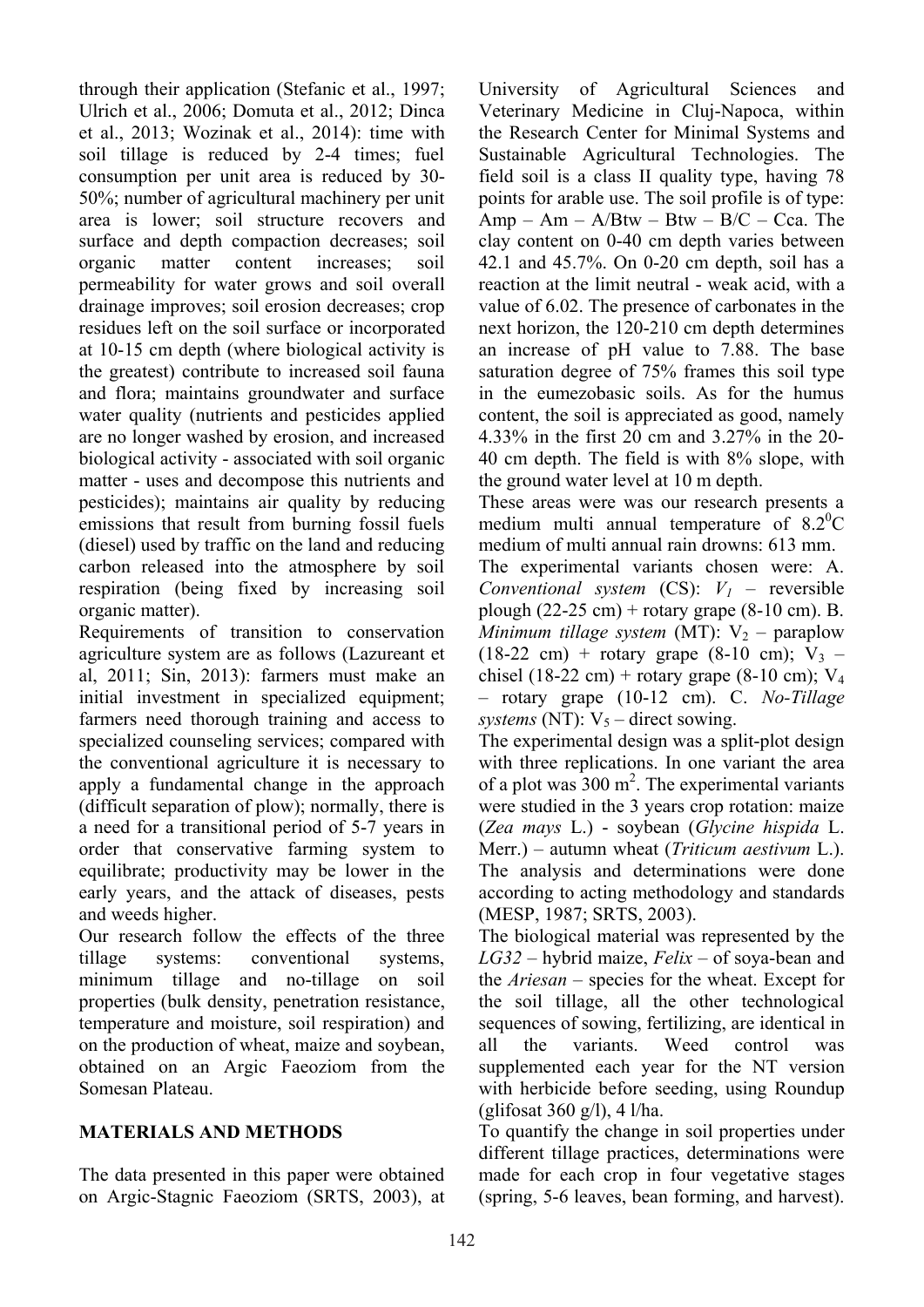Soil parameters monitored included soil water content (Aquaterr MT300 – Capacitive Sensor), temperature (Aquaterr MT300 – Silicon Junction Sensor), soil bulk density (determined by volumetric ring method using the volume of a ring  $100 \text{ cm}^3$ ), penetration resistance (FieldScout SC900 - digital penetrometer) and soil respiration using ACE Automated Soil  $CO<sub>2</sub>$ Exchange System. The average result values, obtained in the vegetal phases were statistically processed, taking into consideration the last three cultivation years within the crop rotation. The results were statistically analysed by ANOVA test. A significance level of  $P \le 0.05$ was established a priori.

### **RESULTS AND DISCUSSIONS**

Minimum Tillage (MT) and No-Tillage (NT) application reduce or completely eliminate the soil mobilization, due to this, soil is compacted in the first years of application. The degree of compaction is directly related to soil type and its state of degradation. Significant differences are recorded up to 18 cm depth. Determinations made on Faeoziom Argic (Table 1) shows a bulk density greater in case of the direct sowing at maize crop  $(1.35 \text{ g/cm}^3)$  and soybean  $(1.38 \text{ g/cm}^3)$ , respectively at rotary harrow and direct sowing, in case of wheat  $(1.32 - 1.38)$  g/cm<sup>3</sup>). The state of soil compaction diminishes over time, tending toward a specific type of soil density.

Soil tillage system influences more significantly the penetration resistance. This is because the resistance to penetration is a more complex determination that depends on the condition of soil settlement and its humidity. The differences were mainly determined in the first 20 cm and there were no differences in the depth.

All determined values were higher in NT and MT compared with CS, the differences being significant distinct positive or significant positive at NT. Differences are also depending on the crop (Table 2): wheat - CS: 1524 kPa, CT: 1621-1735 kPa; maize - CS: 1421 kPa, CT: 1523-1624 kPa; soybean: CS: 1643 kPa, CT: 1755-1799 kPa.

Moisture determinations (Table 3) shows significant differences, statistically insured, at NT (wheat: 76%; soya-bean: 86%), although high values were recorded at MT, too. Soil moisture was higher in NT and MT at the time of sowing and in the early stages of vegetation, then the differences diminishes over time.

Soil temperature increases in all variants with MT and NT, with differences insured statistically, at wheat crop (Table 4). The differences are recorded especially in the first 15cm, where the NT recorded lower thermal amplitude compared with MT and CS.

Soil respiration (Table 5) varies throughout the year for all three crops of rotation, with a maximum in late spring (1383 to 2480 mmoli  $m<sup>-2</sup>s<sup>-1</sup>$ ) and another in fall (2141 to 2350 mmoli  $m<sup>-2</sup>s<sup>-1</sup>$ ). The determinations confirm the effect of soil tillage system on soil respiration; the daily average is lower at NT (315-1914 mmoli  $m<sup>-2</sup>s<sup>-1</sup>$ ), followed by MT (318-2395 mmoli  $m<sup>-2</sup>s<sup>-1</sup>$  $<sup>1</sup>$ ) and is higher in the CS (321-2480 mmol m</sup>  $2^{2}S^{-1}$ ).

Wheat has ensured equal productions between 3745-3856 kg/ha (Table 6), with no significant differences between tillage systems. Maize responded better at the soil loosening, at the mobilization of soil fertility and nutrient mineralization, providing a production of 6310 kg/ha.

The production was between 5890-6145 kg/ha at MT, being significant negative at rotary harrow, respectively 5774 kg/ha at NT, being distinct significant negative. The soybean crop productions are between 2112-2341 kg/ha, being significant positive at MT and NT.

Table 1. Influence Soil Tillage Systems on Soil Bulk Density  $(g/cm<sup>3</sup>)$ , 0-50 cm Depth

Note: wt – witness,  $ns$  – not significant, \*positive significance,  $^0$ negative significance.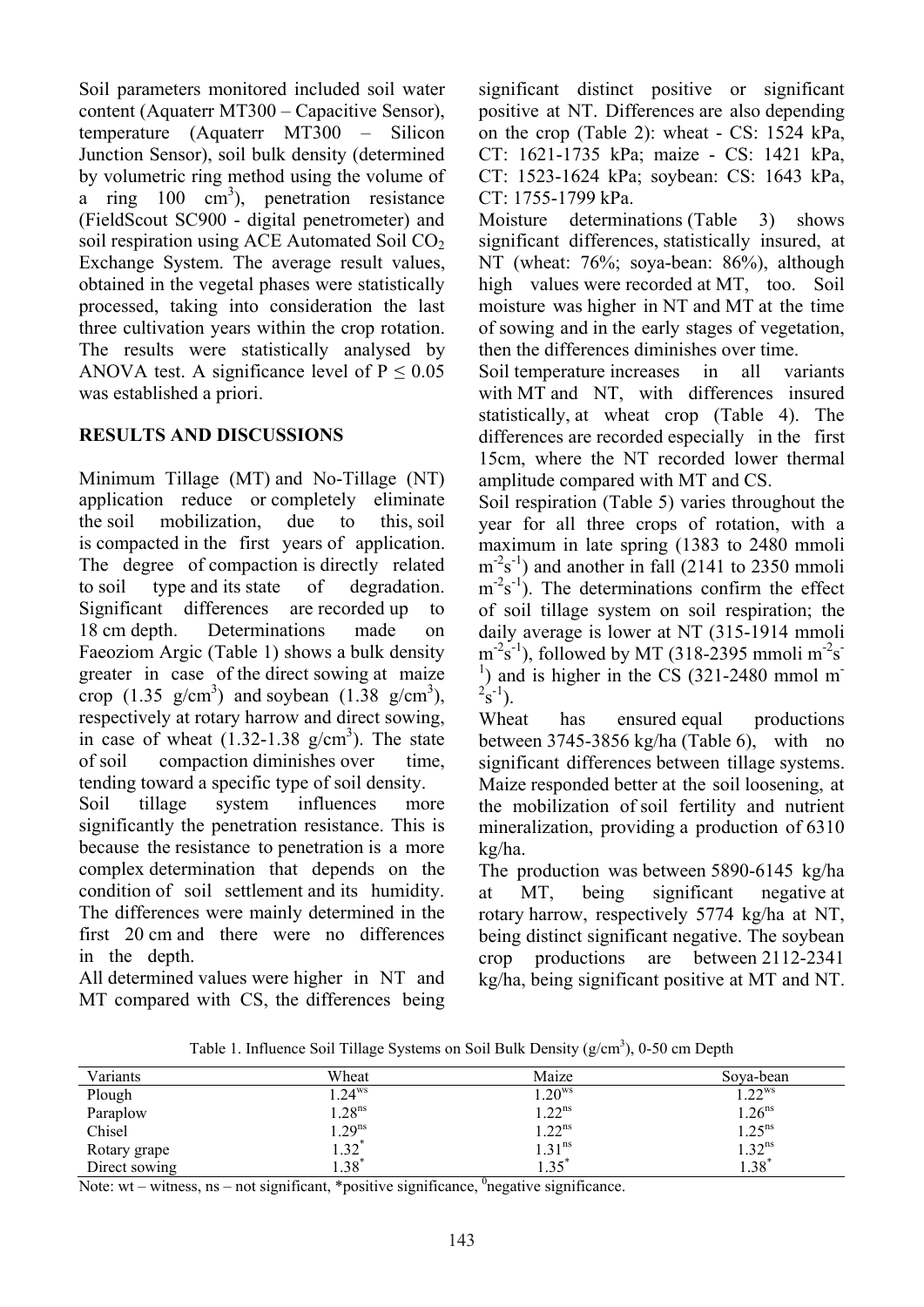Table 2. Influence Soil Tillage Systems on Soil Penetration Resistance (kPa), 0-45 cm Depth

| Variants      | Wheat       | Maize              | Sova-bean    |
|---------------|-------------|--------------------|--------------|
| Plough        | $1524^{ws}$ | 1421 <sup>ws</sup> | $1643^{ws}$  |
| Paraplow      | 1626        | $1523*$            | 1762         |
| Chisel        | 1627'       | 1523*              | 1755         |
| Rotary grape  | $1621*$     | $1621$ **          | 1774 $^\ast$ |
| Direct sowing | $1735$ **   | $1624$ **          | 1799         |

Table 3. Influence Soil Tillage Systems on Soil Moisture (% v/v), 0-50 cm Depth

| Variants      | Wheat            | Maize            | Sova-bean        |
|---------------|------------------|------------------|------------------|
| Plough        | 61 <sup>ws</sup> | 83 <sup>ws</sup> | $75^{\rm WS}$    |
| Paraplow      | $65^{\text{ns}}$ | 88 <sup>ns</sup> | 77 <sup>ns</sup> |
| Chisel        | $64^{ns}$        | 85 <sup>ns</sup> | 76 <sup>ns</sup> |
| Rotary grape  | $64^{ns}$        | 86 <sup>ns</sup> | 86 <sup>3</sup>  |
| Direct sowing | $76^{**}$        | 89 <sup>ns</sup> | 86               |

Table 4. Influence Soil Tillage Systems on Soil Temperature (°C), 0-50 cm Depth

| Variants      | Wheat              | Maize           | Sova-bean       |
|---------------|--------------------|-----------------|-----------------|
| Plough        | $17.3^{\rm ws}$    | $23.2^{\rm ws}$ | $22.2^{\rm ws}$ |
| Paraplow      | 19.3               | $23.5^{ns}$     | $22.5^{ns}$     |
| Chisel        | 18.9 <sup>ns</sup> | $23.4^{ns}$     | $22.5^{ns}$     |
| Rotary grape  | $19.4^*$           | $23.9^{ns}$     | $22.3^{ns}$     |
| Direct sowing | 19.5               | $23.9^{ns}$     | $22.6^{ns}$     |

Table 5. The Influence of Soil Tillage Systems upon Soil Respiration (mmmoli,  $m^2s^1$ )

| Culture | Soil tillage systems | Plough | Paraplow | Chisel | Rotary grape | Direct sowing |
|---------|----------------------|--------|----------|--------|--------------|---------------|
| Wheat   | Spring               | 721    | 714      | 708    | 641          | 532           |
|         | 5-6 leaves           | 321    | 320      | 321    | 318          | 315           |
|         | Bean forming         | 1531   | 1460     | 1414   | 1408         | 1383          |
|         | Harvest              | 2114   | 2111     | 2070   | 1942         | 1914          |
| Maize   | Spring               | 1014   | 1010     | 1010   | 982          | 914           |
|         | 5-6 leaves           | 1580   | 1523     | 1541   | 1512         | 1510          |
|         | Bean forming         | 2340   | 2308     | 2312   | 2252         | 2218          |
|         | Harvest              | 2250   | 2242     | 2221   | 2208         | 2141          |
| Soybean | Spring               | 1140   | 1140     | 1129   | 1092         | 1042          |
|         | 5-6 leaves           | 1620   | 1615     | 1612   | 1580         | 1550          |
|         | Bean forming         | 2480   | 2395     | 2382   | 2350         | 2320          |
|         | Harvest              | 2350   | 2314     | 2318   | 2270         | 2183          |

Table 6. Influence Soil Tillage Systems on Yield of Wheat, Maize and Soyabean (kg/ha)

| Variants      | Wheat                | Maize              | Sova-bean           |
|---------------|----------------------|--------------------|---------------------|
| Plough        | 3812 <sup>ws</sup>   | $6310^{ws}$        | 2112                |
| Paraplow      | 3856 <sup>ns</sup>   | 6120 <sup>ns</sup> | $2251$ <sup>*</sup> |
| Chisel        | $3795^{ns}$          | $6145^{ns}$        | $2198^{ns}$         |
| Rotary grape  | $3745^{ns}$          | 5890 <sup>0</sup>  | $2241$ <sup>*</sup> |
| Direct sowing | $3786$ <sup>ns</sup> | 577400             | $2341*$             |

### **CONCLUSIONS**

The state of soil settlement is changed through the tillage, which increases bulk density and penetration resistance in MT and NT.

MT and NT systems reduce the thermal amplitude in the first 15 cm of soil and increase soil temperature by  $0.5$ -2.2<sup>0</sup>C.

Tillage appeared to affect the timing rather than the total amount of  $CO<sub>2</sub>$  production: the daily average is lower at NT  $(315-1914 \text{ mmoli m}^2)\text{s}$ <sup>1</sup>), followed by MT (318-2395 mmoli  $m<sup>-2</sup>s<sup>-1</sup>$ ) and is higher in the CS  $(321-2480 \text{ mmol m}^2)\text{s}$  $1$ ). An exceeding amount of CO<sub>2</sub> produced in the soil and released into the atmosphere, resulting from aerobic processes of mineralization of organic matter (excessive